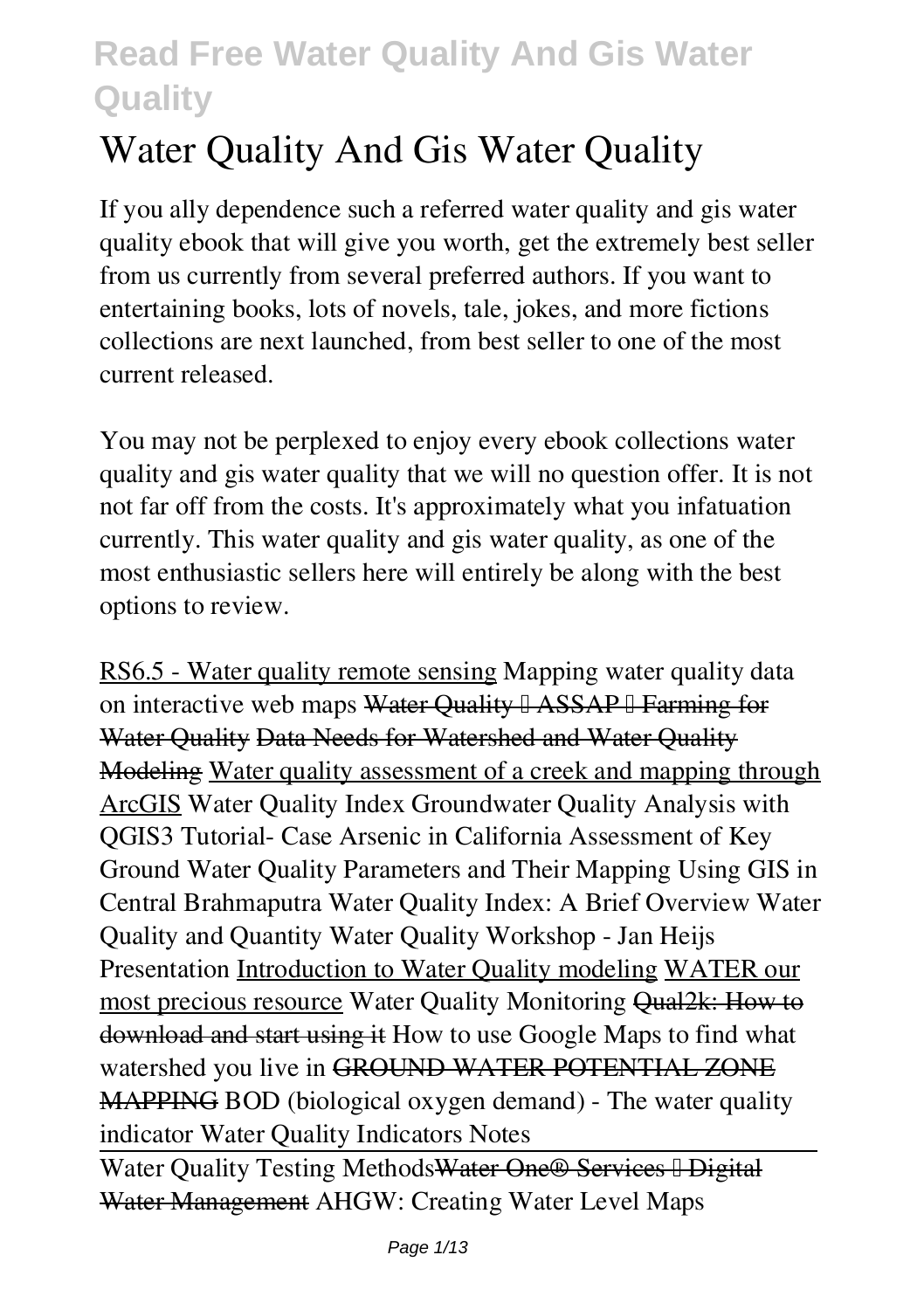Hydrological analysis and modeling of water quality *What should I do for my GIS project? Full Video How to create an app for field surveying of crop water productivity with FAO WaPOR data? Jungle Boek | Liedje: Helder Water Bij De Bron | Disney BE #4* Water Quality Lecture *Water Quality Variables* Environmental Guidelines for Water Quality Management

Protecting Distribution System Water Quality*Water Quality And Gis Water*

Through integrating remote sensing data with Geographic Information Systems (GIS), an advanced approach to study water quality issues is possible. Traditional water quality assessment and...

*(PDF) Water quality management using GIS and RS tools* GIS is a powerful tool for developing solutions for water resources, such as assessing water quality and managing water resources on a local or regional scale. Hydrologists use GIS technology to integrate various data and applications into one, manageable system. There are various categories of GIS for water resources.

*GIS Applications in Water Resources and Environmental ...* This data set provides the water quality classifications of New York State's lakes, rivers, streams and ponds, collectively referred to as water bodies. All water bodies in the state are provided a water quality classification based on existing, or expected best usage, of each water body or water body segment.

*NYS GIS Clearinghouse - NYS Dept. of Environmental ...* Using GIS to Inform and Manage Water Quality Improvement Actions. Water Quality Data Collection. Everything begins with collecting water quality data. Ecology maintains the Environmental Information Management (EIM) system that houses all of the data (water, soil, air , and other types of environmental measurements)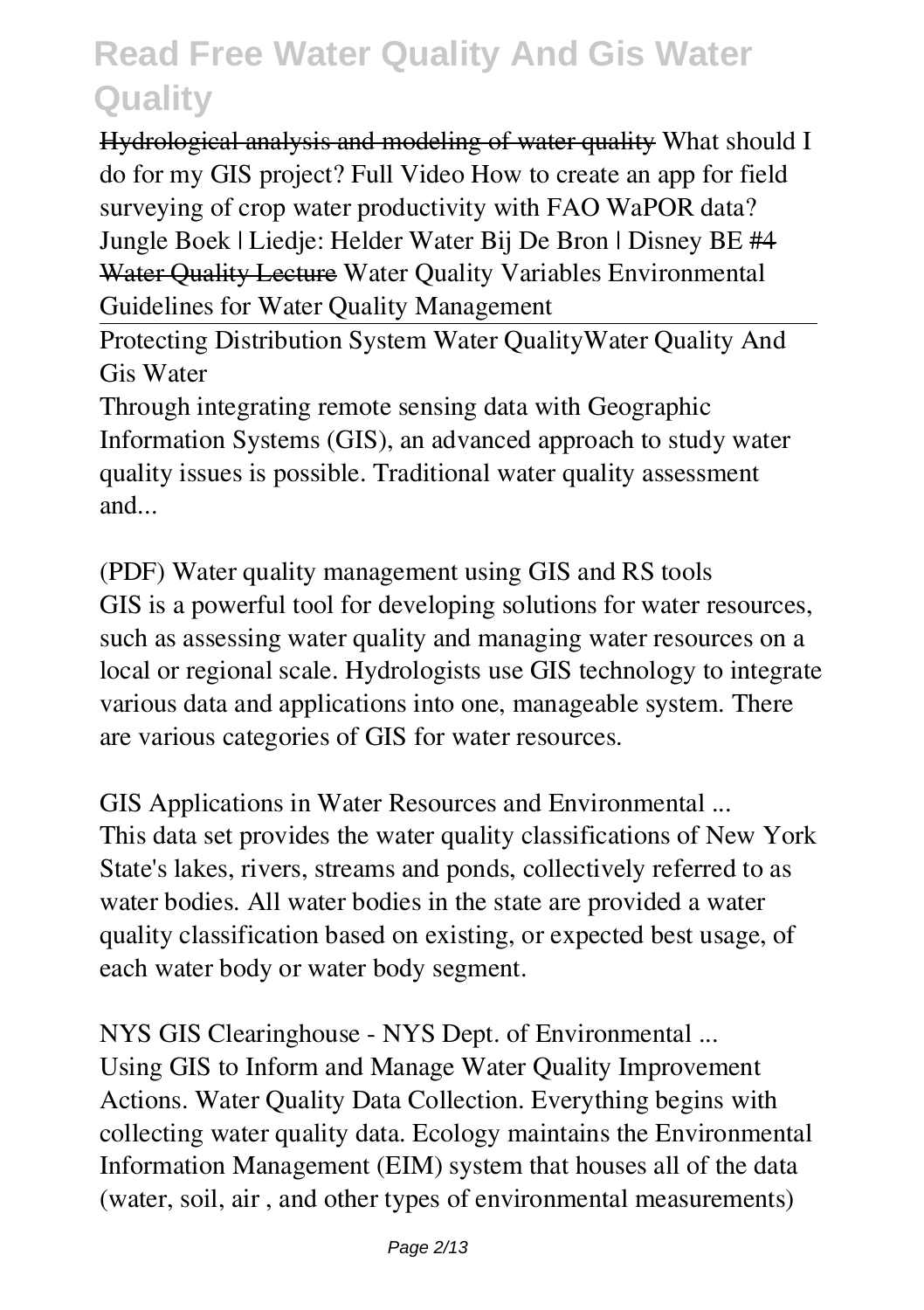collected by Ecology and many other stakeholders throughout Washington State, and allows a user to query water quality data using a web form as well as the EIM Map Viewer.

*Using GIS to Improve Management of Water Quality ...* The U.S. Geological Survey's (USGS) National Water Information System (NWIS) data include a variety of water quality data collected at streams, lakes, wells and springs. NWISWeb is the public portal. Current and historical data can be retrieved for specific ground and surface water sites by state, river basin, county or watershed.

*Drinking Water Data - New York State Department of Health* The Water Data for the Nation discrete sample data base is a compilation of over 4.4 million historical water quality analyses in the USGS district data bases through September 2005. The discrete sample data is a large and complex set of data that has been collected by a variety of projects ranging from national programs to studies in small ...

#### *USGS Water-Quality Data for New York*

Monitoring of ambient water quality is critical to Nassau County because groundwater is its sole source of drinking water. Up-to-date knowledge of groundwater quality will provide the NCDPW and water purveyors throughout Nassau County with the ability to evaluate and manage the resource.

*Groundwater-Quality of Nassau County, Long Island, New York* We collect and evaluate water quality monitoring data on rivers, streams, lakes, estuaries and coastal waters, and report the water quality assessments to the public. NYSDEC also conducts targeted research projects focusing on specific waterbodies, contaminants, pollution sources and water quality trends.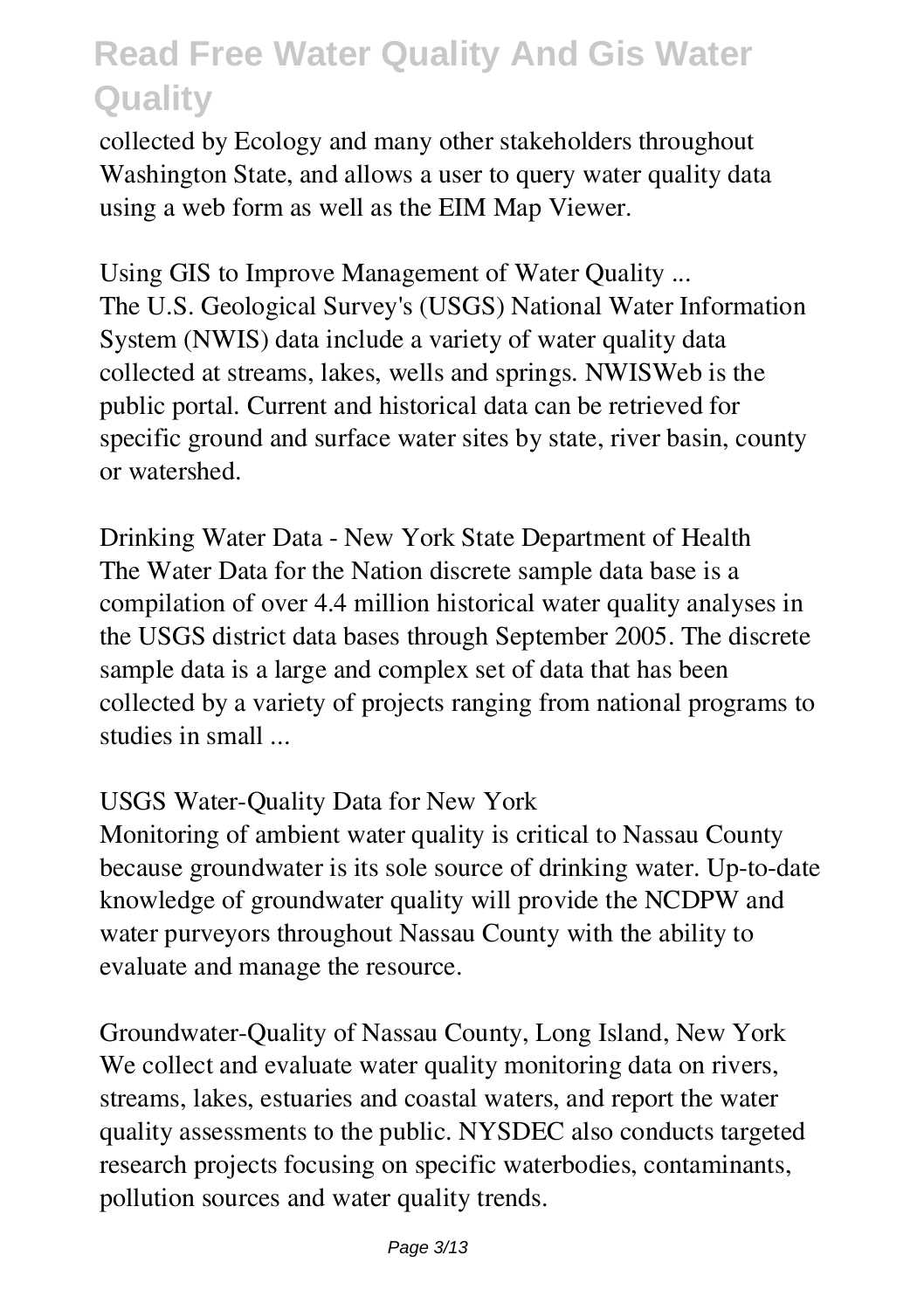#### *NYS Water Quality*

The Water Supply System is comprised of 19 reservoirs and three controlled lakes and spreads across a 2,000-square-mile watershed. The watershed is located in portions of the Hudson Valley and Catskill Mountains, with areas that are as far as 125 miles north of New York City.

#### *Water Supply - DEP*

Intelligent water management begins with GIS. ArcGIS software gives water utilities advanced mapping & spatial analytics to better protect water supplies to deliver safe drinking water.

*GIS for Water | Intelligent Water Systems Start Here* High levels of nutrients from agricultural runoff cause imbalances in dissolved oxygen levels across Chesapeake Bay. Using the Geostatistical Wizard, you'll interpolate water quality point measurements collected in estuaries and create and compare the resulting dissolved oxygen level layers for the summer of 2014 and 2015.

*Model water quality using interpolation | Learn ArcGIS* Description. Geospatial data for EPA's Office of Water Programs, including 303 (d) Impaired Waters, 305 (b) Waters As Assessed and Total Maximum Daily Loads (TMDLs) are available as prepackaged national downloads or as more current GIS web and and data services. EPA provides WATERS geospatial data in a variety of formats including Geographical Information Systems (GIS) compatible shapefiles and geodatabases, as well as ESRI and OGC web mapping services.

*WATERS Geospatial Data Downloads | Water Data and Tools ...* Water Quality Status application is a configuration of ArcGIS Web AppBuilder that can be used by the general public to understand water quality conditions along a waterway and obtain information Page 4/13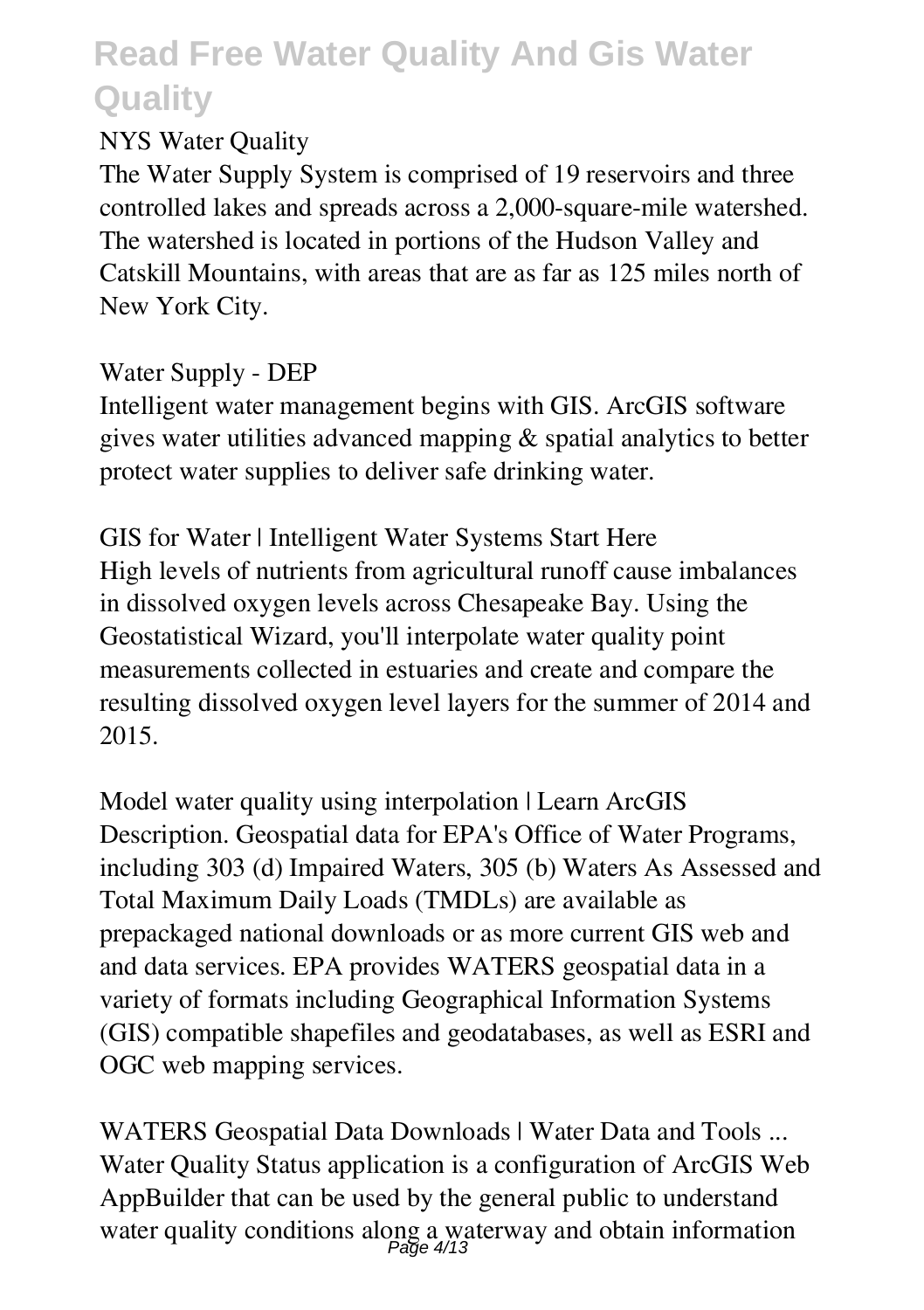about water activities in the area. Water Quality Status is typically used by natural resource departments or other state government agencies responsible for regulating water quality.

#### *Water Quality Status | ArcGIS Solutions*

Ensuring access to a clean, reliable water source is critical. Use ArcGIS software to help understand impacts to the natural system and preserve water quantity and quality.

*GIS for Water Resources | Ensure Access to Clean, Reliable ...* GIS has been used to efficiently parameterize input data of various hydrologic and water quality models to represent spatial and temporal characteristic of factors affecting hydrologic components (surface, subsurface, groundwater, etc.) and pollutant generation (nonpoint pollution) and transport with water via surface or infiltration, thus flowing into streams.

*Water | Special Issue : GIS-Based Hydrology and Water ...* Water Quality Control Division (WQCD)GIS data. 2020 spatial representation of stream segmentation (Zip file with ArcGIS geodatabase). Map of stream segmentation (ArcGIS online map). Map of outstanding waters (ArcGIS online map). 2018 inventory of outstanding waters (Zip file with ArcGIS shapefiles). Explanation of stream segment 8 character description.

*Clean water: GIS maps | Department of Public Health ...* John P Wilson, Helena Mitasova, and Dawn Wright. INTRODUCTION. Water resource applications of GIS are concerned with the hydrologiccycle and related processes. They are multi-faceted because: (1) many of the problemsinvolve interactions between the hydrosphere, atmosphere, lithosphere, and biosphere; (2)solutions must serve competing groups of users; and (3) many of the important hydrologicprocesses have local, regional, national, and global dimensions (Naiman et al 1997;National Research ... Page 5/13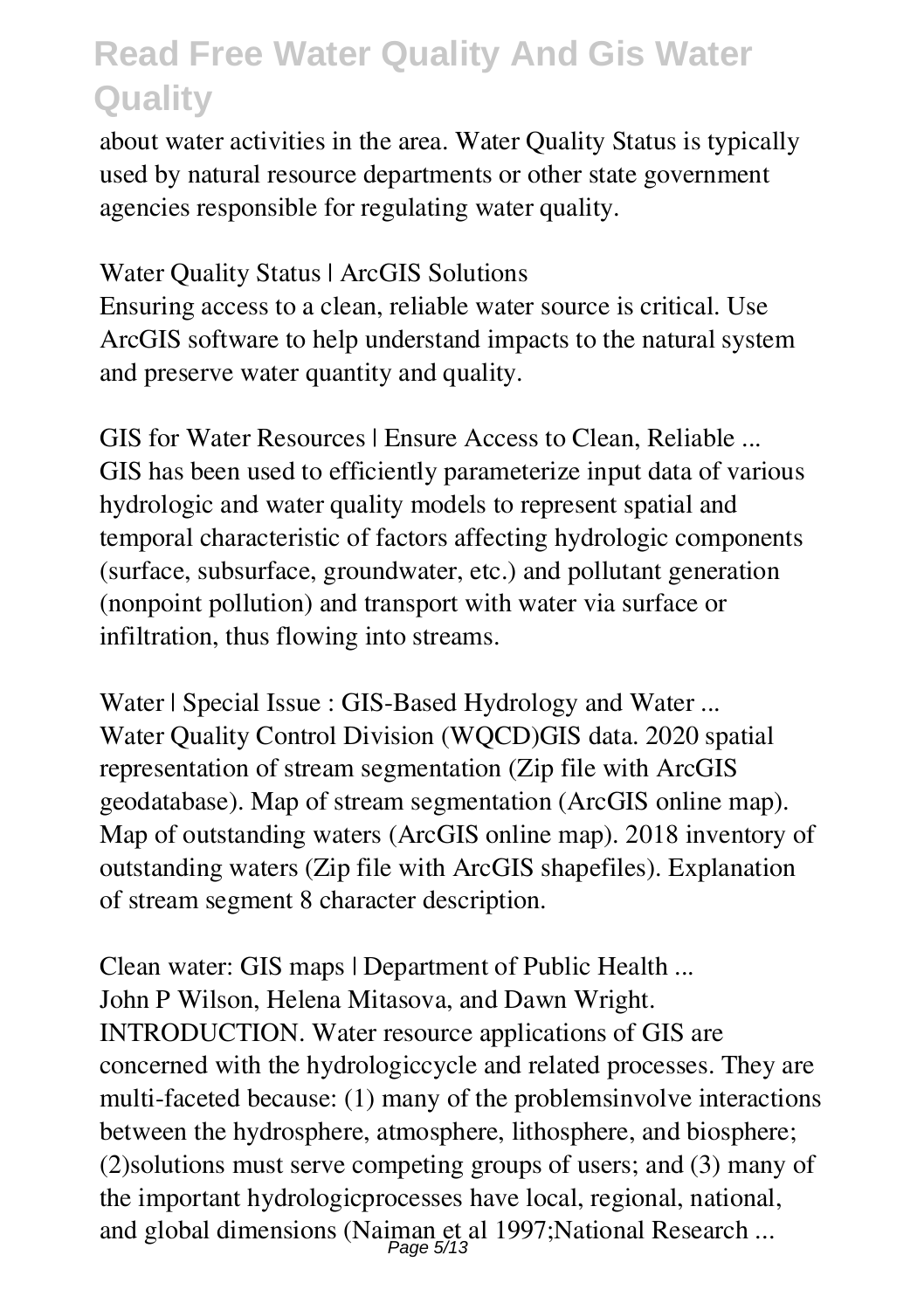#### *Water Resources Applications of GIS*

Surface water quality data, monitoring sites, data management procedures, maps, and GIS data related to surface water quality. Texas Water Quality Integrated Report. Formerly called the "Texas Water Quality Inventory and 303(d) List," the Integrated Report evaluates the quality of surface waters in Texas, and provides resource managers with a tool for making informed decisions when directing agency programs.

*Water Quality Data and Reports - Texas Commission on ...* Water Quality And Gis Water Quality GIS is an excellent teaching tool for introducing and exploring many aspects of water resources, including resource monitoring, water storage and flow in rural and urban communities, stream flow monitoring, surface and groundwater hydrology, irrigation engineering, farming practices, wetlands

The only book of its kind detailing how the National Hydrography Dataset is used within an ArcGIS environment.

Geographic Information Science for Land Resource Management is a comprehensive book focusing on managing land resources using innovative techniques of spatial information sciences and satellite remote sensing. The enormous stress on the land resources over the years due to anthropogenic activities for commercialization and livelihood needs has increased manifold. The only solution to this problem lies in the stakeholders' awareness, which can only be attained through scientific means. The awareness is the basis of the sustainable development concept, which involves optimal management of natural resources, subject to the availability of reliable, accurate, and timely information from the global to local<br>Page  $6/13$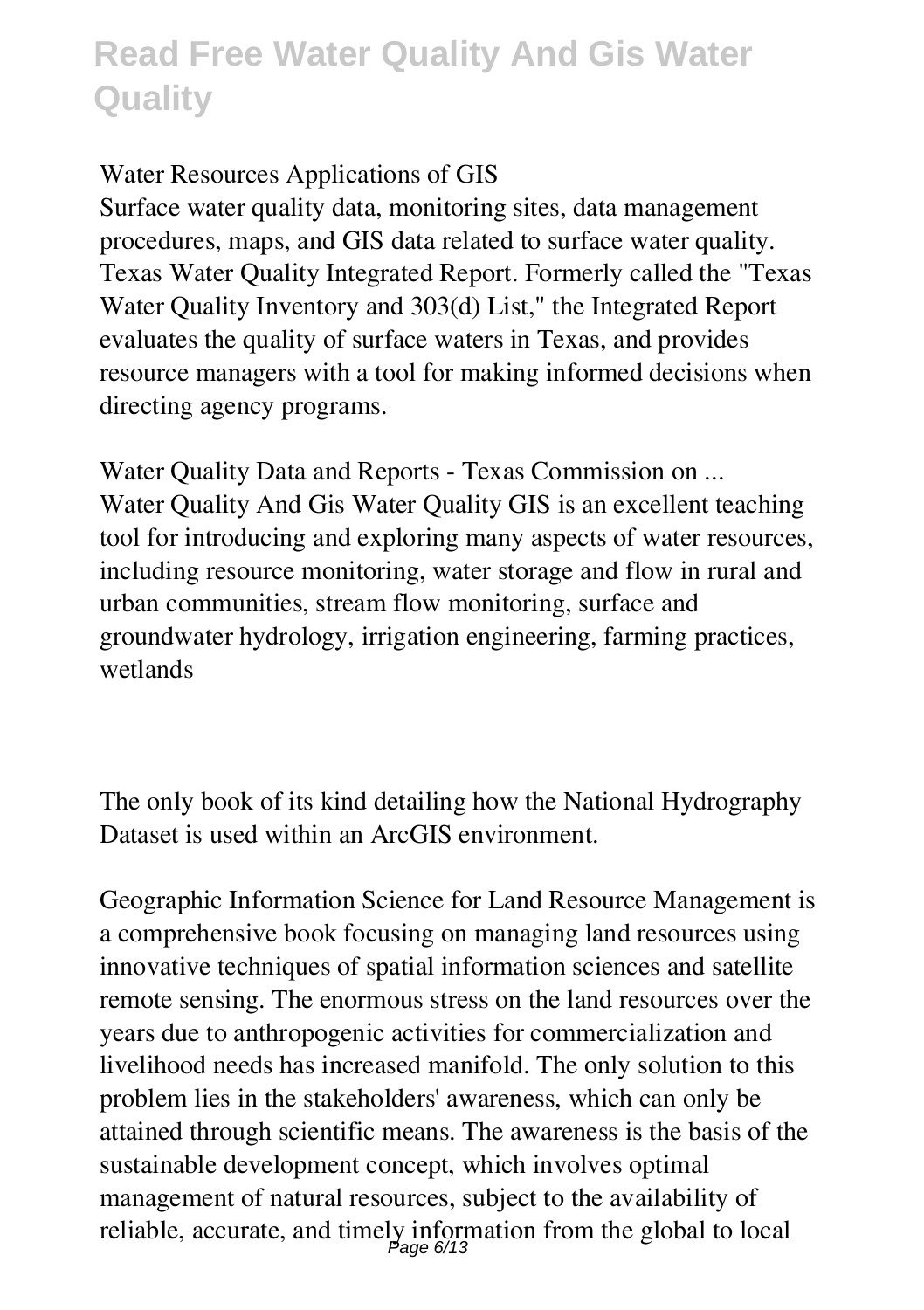scales. GIScience consists of satellite remote sensing (RS), Geographical Information System (GIS), and Global Positioning System (GPS) technology that is nowadays a backbone of environmental protection, natural resource management, and sustainable development and planning. Being a powerful and proficient tool for mapping, monitoring, modeling, and managing natural resources can help understand the earth's surface and its dynamics at different observational scales. Through the spatial understanding of land resources, policymakers can make prudent decisions to restore and conserve critically endangered resources, such as water bodies, lakes, rivers, air, forests, wildlife, biodiversity, etc. This innovative new volume contains chapters from eminent researchers and experts. The primary focus of this book is to replenish the gap in the available literature on the subject by bringing the concepts, theories, and experiences of the specialists and professionals in this field jointly. The editors have worked hard to get the best literature in this field in a book form to help the students, researchers, and policymakers develop a complete understanding of the land system's vulnerabilities and solutions.

Many lakes are receiving large volumes of contaminants from agricultural discharges, industrial emissions and municipal wastewater, which causes significant surface water pollution. The adverse environmental and health effects of lake contamination are a primary concern in environmental management. Water quality assessment methods and pollution control planning models are useful tools for researchers and decision-makers to protect ecological environments and develop local economies. Also spatial information technologies such as Geographic Information Systems (GIS) make it possible to manage water bodies with more detailed location-based information. The goal of this thesis is to develop a GIS-based water quality assessment and pollution control planning approach for lake management (WQAPCP), which includes the following components: (1) evaluation of water quality based on four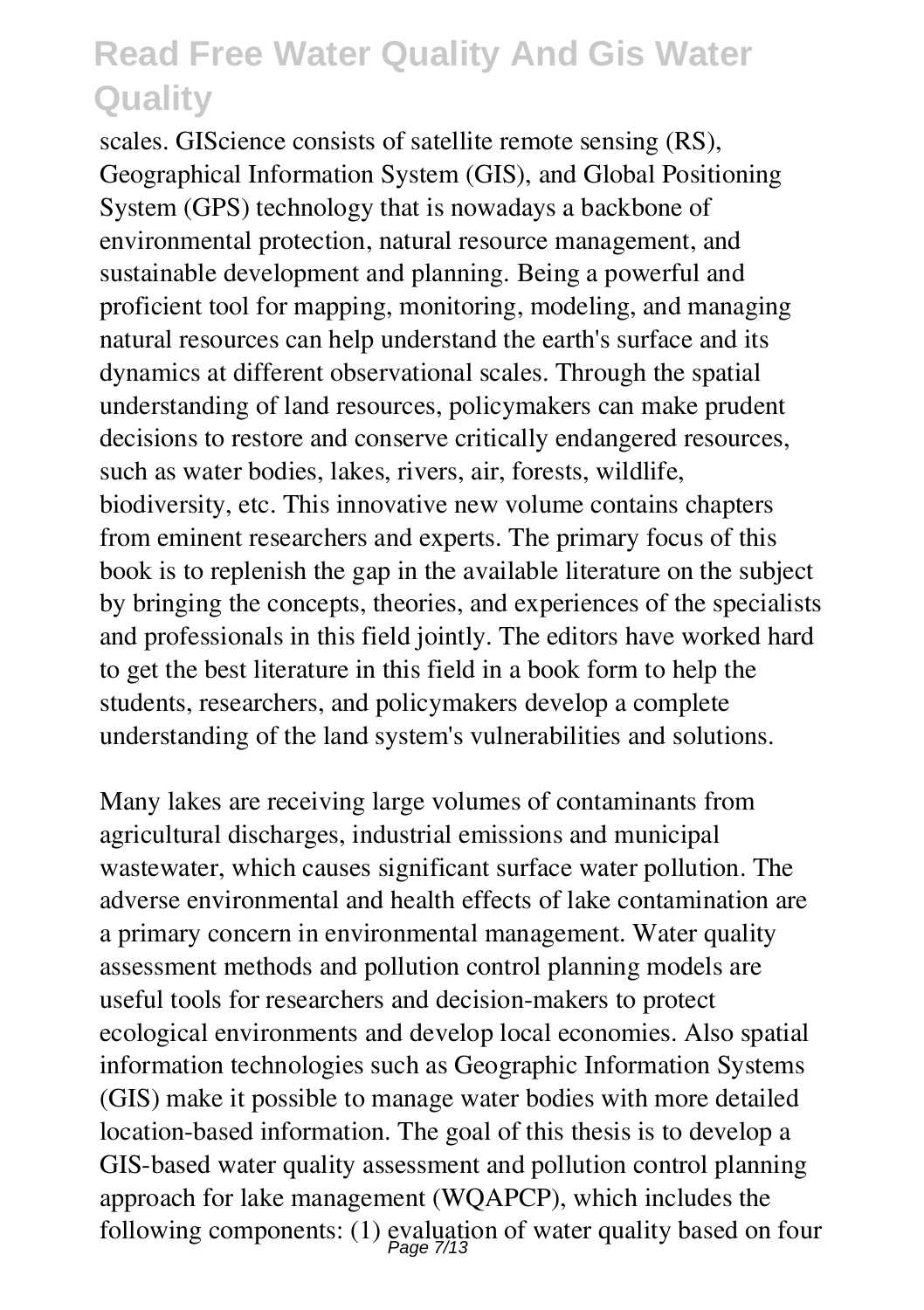index methods with inter-comparisons; (2) pollution control planning for a lake system based on an integration of pollutant distribution simulation and optimization models along with water quality index measures; (3) GIS technology to help implementing water quality assessment and lake contamination control optimization by creating displayed maps of the study results to provide spatial support for decisions.Several water quality evaluation methods are first presented in this thesis within the GIS framework to examine water quality index models, including the US Oregon water quality index (OWQI), the Canadian water quality index (CWQI), the Chinese single-factor water quality index (CNWQI-S) and the Chinese comprehensive water quality index (CNWQI-C) methods. These index methods are applied to assess the water quality of a real case. The assessment results are presented in the form of GIS maps containing the spatial distribution of the water quality levels and their ranking. Through an example of sensitivity analysis and comparison of four sets of water quality assessment results, the parameters with the most significant influence on lake water quality are identified and the most suitable method of water quality evaluation is put forward to support future lake management.Subsequently, this thesis develops a simulationoptimization approach by integrating lake water quality simulation and lake pollution control optimization. A contaminant dispersion simulation is first conducted to provide input for the optimization study. Particularly, a single-objective programming (SOP) model and a multi-objective programming (MOP) model are developed, applied, and compared to support effective lake water contamination control planning under different lake management scenarios. Three periods and a set of significant levels are considered in the real case study to provide a comprehensive dynamic modeling and optimization analysis of lake pollution control through the simulation-optimization approach. Based on the developed optimization method and the case study results, the OWQI and CNWQI-C methods are utilized to help formulating the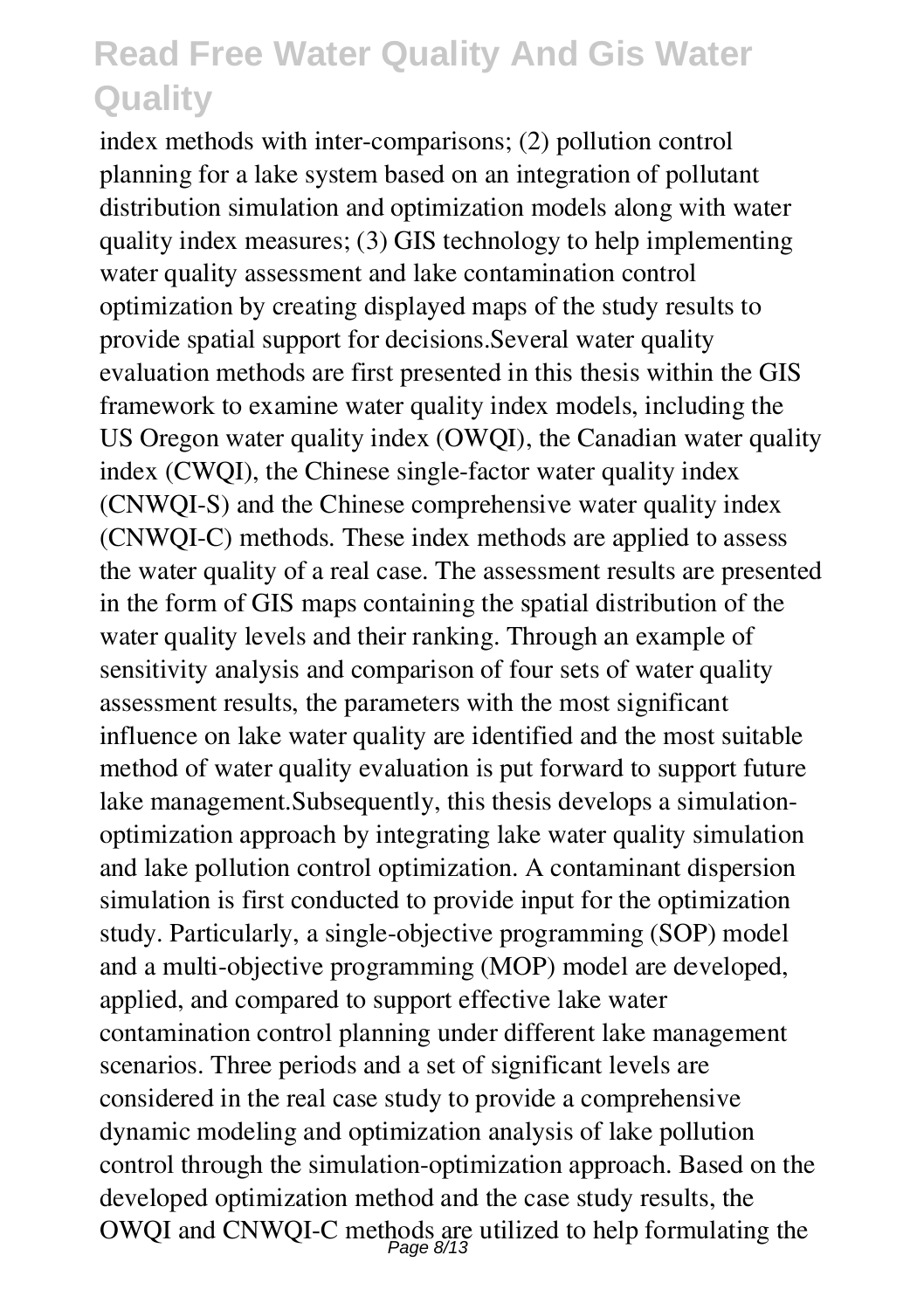effective measures for lake water quality management. GIS technology is employed in this study to link the water quality assessment approaches and the lake pollution control optimization. By integrating the relevant data and creating visualized maps of the study results, GIS plays an important role in extending the modeling and assessment results for the lake water quality management with spatial geo-references.

GIS and Geostatistical Techniques for Groundwater Science provides a detailed synthesis of the application of GIS and geostatistics in groundwater studies. As the book illustrates, GIS can be a powerful tool for developing solutions for water resource problems, assessing water quality, and managing water resources. Beginning with an introduction to the history of GIS and geostatistical techniques in groundwater studies, the book then describes various spatial techniques, including case studies for various applications, from quality assessment, to resource management. This book assembles the most up-to-date techniques in GIS and geostatistics as they relate to groundwater, one of our most important natural resources. Provides details on the application of GIS and statistics in groundwater studies Includes practical coverage of the use of spatial analysis techniques in groundwater science Bridges the gap between geostatistics and GIS as it relates to groundwater science and management Offers worldwide case studies to illustrate various techniques and applications in addressing groundwater issues

It is an fact that surface water receives a large volume of pollutants from industrial, agricultural, and municipal sources. The adverse health and environmental effects of surface water pollution have been a major concern in environmental management. Water quality models are useful tools to simulate the complex transport and fate of pollutants in a water body and predict the short-term and longterm effects on water quality variation. The emergence of spatial<br>*Page 9/13*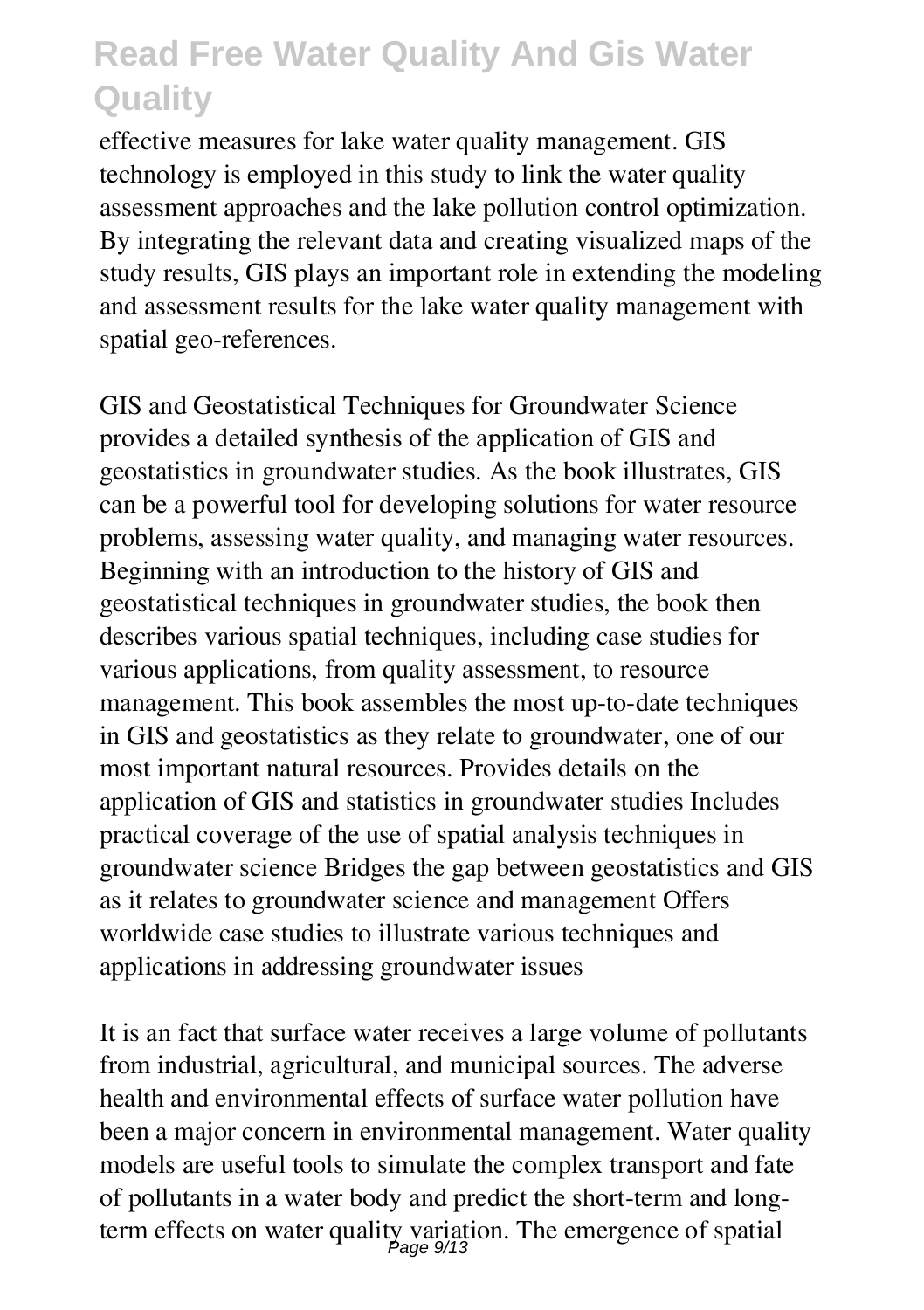information technologies, such as Geographic Information System (GIS) make it possible to assess and predict surface water quality with more details with respect to spatial information. The focuses of this thesis is to develop a comprehensive system named as GIS-SWQAM, which includes: (1) the development of a GIS-based water quality assessment system to assess the water quality and provide spatial distribution of water quality variables; (2) the development of an artificial neural network model to predict the change of water quality variables; (3) the development of a user interface that integrates the above models and functions; furthermore, a comparative analysis of the modeling approach developed in the GIS-SWQAM and the commercial model MIKE 21 was performed through field case studies. The GIS-based water quality and ecological risk assessment models (MWQ module for marine water quality assessment and LWQ module for lake water quality assessment) are developed by integrating a fuzzy risk assessment model, a eutrophication risk assessment model, a heavy metal risk assessment model, a dynamic database, the ArcGIS Engine, and a graphical user interface (GUI). The assessment results are both spatially and visually presented in the form of contour maps and color-coded maps that indicate risk levels. A large amount of data with both spatial and temporal distributions is managed by the developed system and analyzed by the assessment modules. The developed MWQ and LWQ modules are respectively applied in the Liaodong Bay of China and Lake Champlain. The MWQ and LWQ produce risk maps that depict the spatial distribution of integrated water quality index values, eutrophication risk levels and heavy metal risk levels in the study area. The maps generated can provide a better understanding of the distribution of the water quality and ecological risk levels. The primary factors that affect the water quality are subsequently examined using the visualized results. An artificial neural network model with the backpropagation algorithm (BPANN) is first developed using Matlab to predict the chlorophyll-a concentration in Lake Champlain. Then,<br>Page 10/13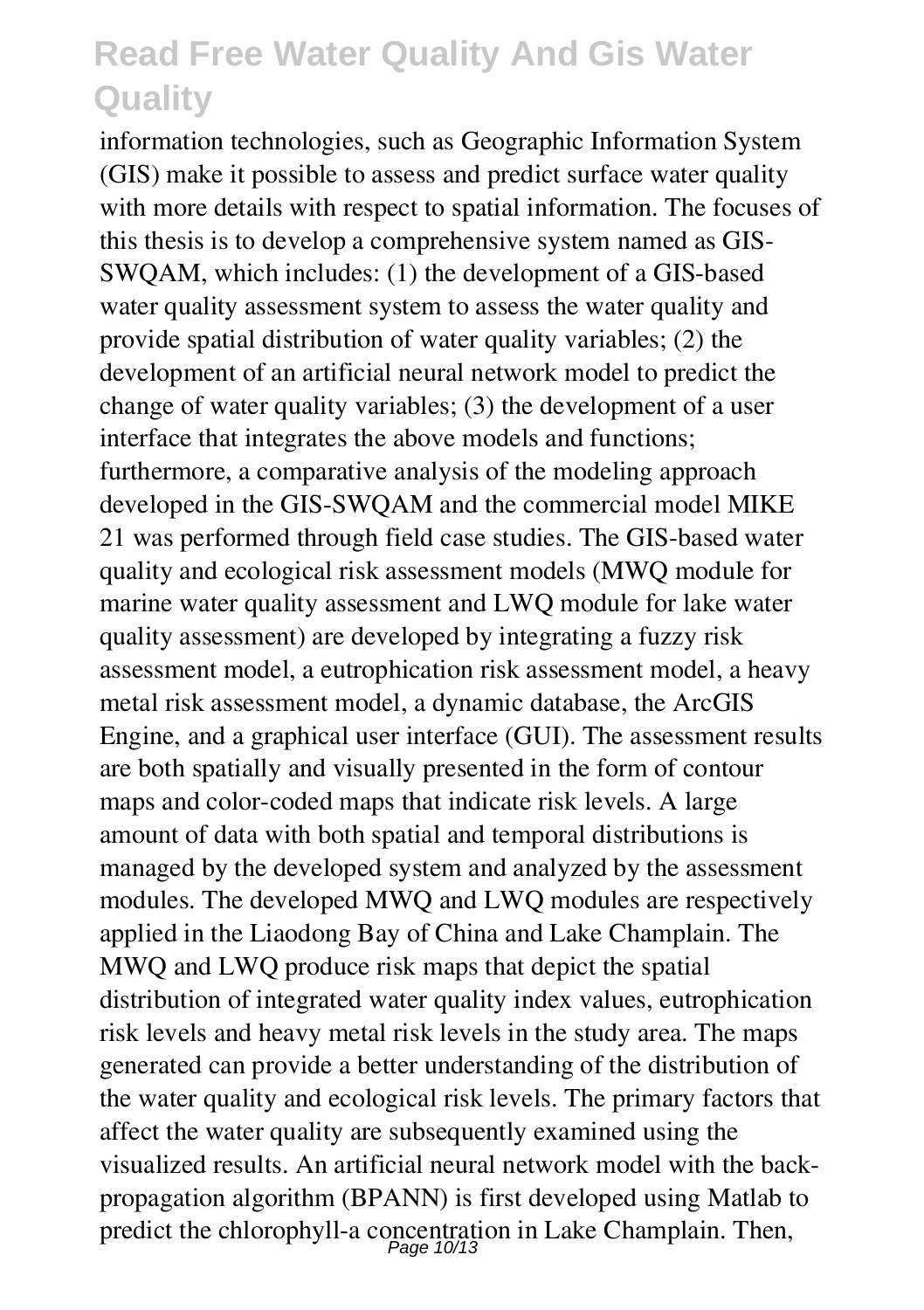the algorithm of the BPANN model is built using the C# programing language and integrated with GIS and the database to build the ANN module, which is applied to predict the total phosphorus concentration in Lake Champlain. The best performing model is determined among the results of models built with different combination of input variables, which are preliminarily selected by linear correlation analysis and domain knowledge. Subsequently, the performances of the BPANN models are validated by a new set of field data. Similar to the MWQ and LWQ modules, the ANN module also produces the spatial distribution maps of the predicted concentrations; errors made during the prediction are presented in the user interface. The results indicate that the developed BPANN models can provide acceptable prediction results and can be used to provide a quick modeling assessment of water quality variation for managers. In this thesis, the MIKE 21 FM software is also used to establish a hydrodynamic model coupled with a transport model to simulate the total phosphorus concentration in Lake Champlain. A comparative analysis is performed between the results of the MIKE 21 model and the BPANN model. The results of the MIKE 21 model are acceptable, but not as good as that of the BPANN model. This further verifies that the developed BPANN model is a reliable tool to assess the lake eutrophication and to help managing lake water quality. The developed system can be also applied to surface water management in other area.

GIS and Geocomputation for Water Resource Science and Engineering not only provides a comprehensive introduction to the fundamentals of geographic information systems but also demonstrates how GIS and mathematical models can be integrated to develop spatial decision support systems to support water resources planning, management and engineering. The book uses a hands-on active learning approach to introduce fundamental concepts and numerous case-studies are provided to reinforce Page 11/13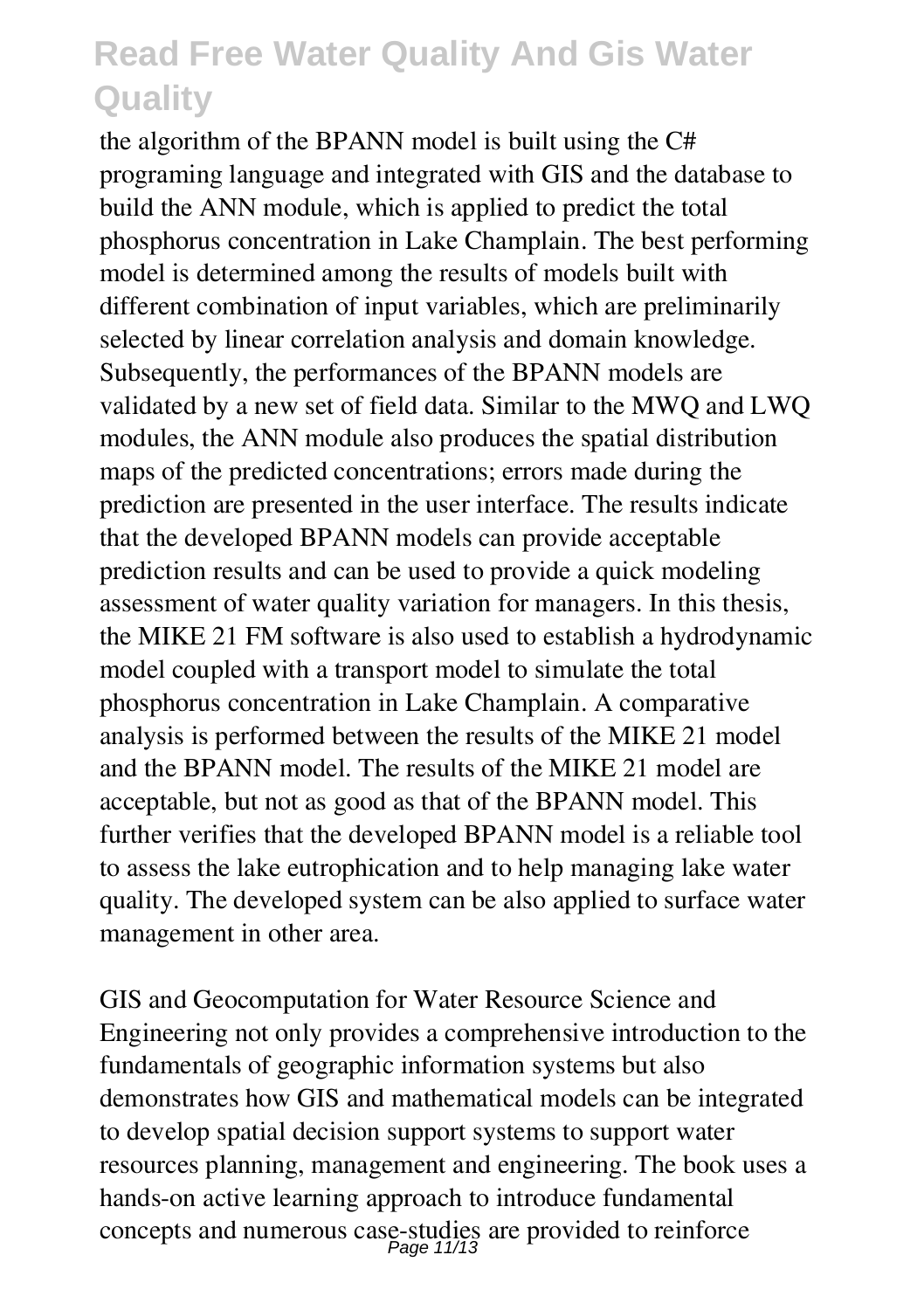learning and demonstrate practical aspects. The benefits and challenges of using GIS in environmental and water resources fields are clearly tackled in this book, demonstrating how these technologies can be used to harness increasingly available digital data to develop spatially-oriented sustainable solutions. In addition to providing a strong grounding on fundamentals, the book also demonstrates how GIS can be combined with traditional physicsbased and statistical models as well as information-theoretic tools like neural networks and fuzzy set theory.

Water Quality and GIS; provides a unique insight into the problems our planet faces in terms of water quality and quantity, and what to do about it. This is the only books expressed comprehensive and interdisciplinary focus to hydrological understanding with the multidimensional approach. This book made of 06 years consistently research on water resources, makes it ideal source for students, teachers, industrialist, water experts and environmentalists. This book provides an essential guide to researchers, it offers: various aspects of water; on the challenges and experiences in present scenario. Simply explained, Water Quality and GIS is an important book for all who wish to make a difference in how to plan and manage our water resources.

The contamination of drinking water supplies by nonpoint source (NPS) pollution continues to be an important issue in environmental and water resource management. The degradation of groundwater by NPS pollutants, particularly pesticides, has become a growing public concern mainly because of the potential of long-term health effects. According to the 1994 Special Review issued by the U.S. Environmental Protection Agency (EPA), there are concerns that residues of atrazine in drinking water may increase cancer risks to the public. Thus, there is a strong need for effective tools for  $\frac{Page \t2/13}{Page \t2/13}$